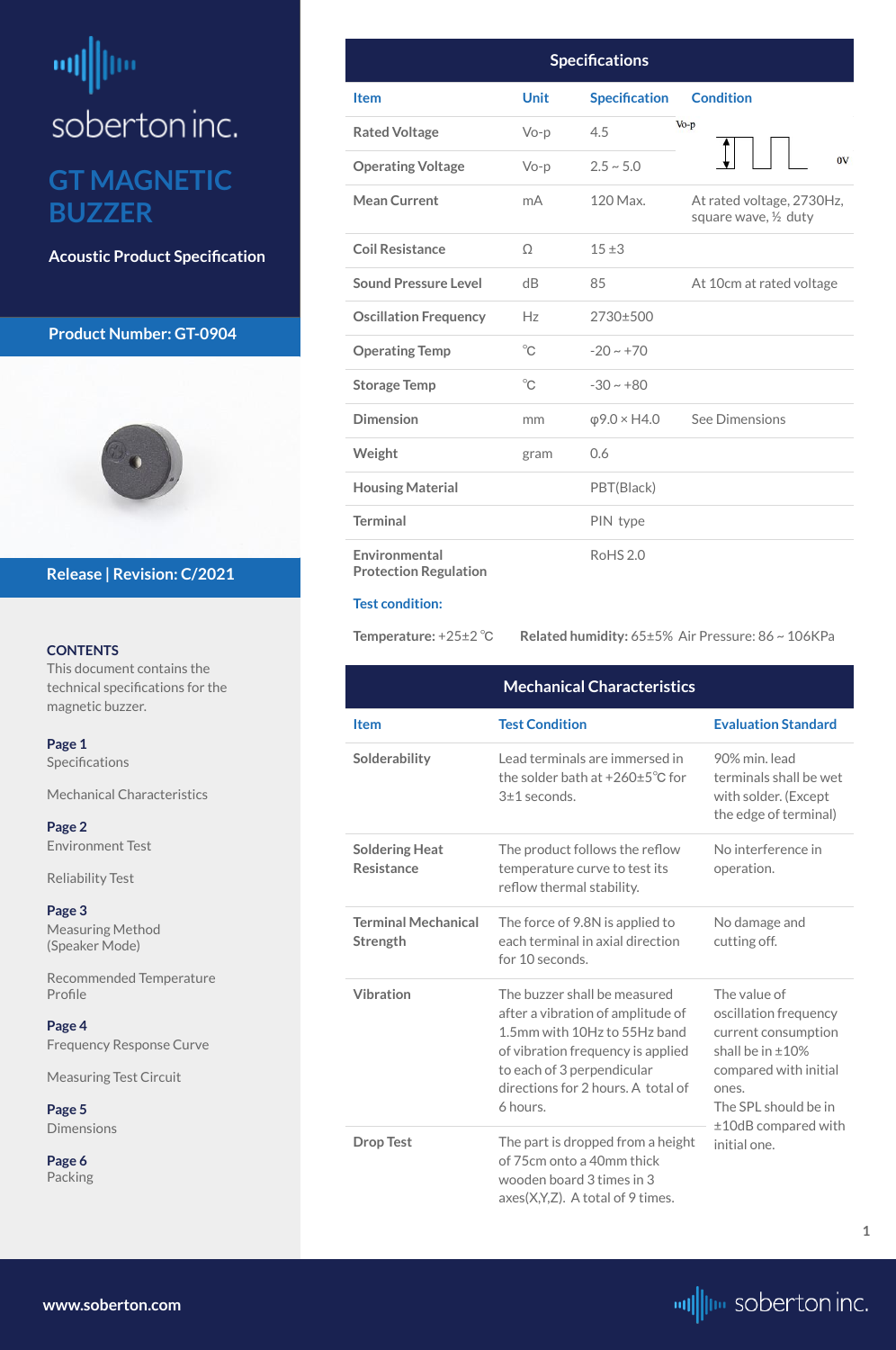# <span id="page-1-0"></span>ᆒ soberton inc. **GT MAGNETIC BUZZER**

**Acoustic Product Specification**

#### **Product Number: GT-0904**



#### **CONTENTS**

This document contains the technical specifications for the magnetic buzzer.

**[Page 1](#page-0-0)** [Specifications](#page-0-0) 

[Mechanical Characteristics](#page-0-0)

**Page 2** Environment Test

Reliability Test

**[Page 3](#page-2-0)** [Measuring Method](#page-2-0)  [\(Speaker Mode\)](#page-2-0)

Recommended Temperature Profile

#### **[Page 4](#page-3-0)**

Frequency Response Curve

Measuring Test Circuit

**[Page 5](#page-4-0)** [Dimensions](#page-4-0)

**[Page 6](#page-5-0)** [Packing](#page-5-0)

#### **Release | Revision: C/2021**

**[www.soberton.com](http://www.soberton.com)**



| <b>Environment Test</b> |                                                                                      |                                                                                                                                                                                                                                     |  |  |
|-------------------------|--------------------------------------------------------------------------------------|-------------------------------------------------------------------------------------------------------------------------------------------------------------------------------------------------------------------------------------|--|--|
| <b>Item</b>             | <b>Test Condition</b>                                                                | <b>Evaluation Standard</b>                                                                                                                                                                                                          |  |  |
| <b>High Temp. Test</b>  | The part is placed in a chamber<br>at +80°C for 96 hours.                            | After the test, the part<br>shall meet specifications<br>without any degradation<br>in appearance and<br>performance except<br>SPL.<br>After 4 hours at +25°C,<br>the SPL should be in<br>$\pm 10$ dB compared with<br>initial one. |  |  |
| Low Temp. Test          | The part is placed in a chamber<br>at -30°C for 96 hours.                            |                                                                                                                                                                                                                                     |  |  |
| <b>Thermal Shock</b>    | The part shall be subjected to<br>10 cycles. Each cycle shall<br>consist of          |                                                                                                                                                                                                                                     |  |  |
|                         | $+80^{\circ}$ C<br>$-30^{\circ}$ C<br>30 min<br>$30 \text{ min}$<br>$60 \text{ min}$ |                                                                                                                                                                                                                                     |  |  |

**Temp / Humidity Cycle Test**

The part shall be subjected to 5 cycles. One cycle shall be 24 hours and shall consist of:



| <b>Reliability Test</b>    |                                                                                                                                                                                                                                                                                               |                                                                                                                                                                                                                                             |  |
|----------------------------|-----------------------------------------------------------------------------------------------------------------------------------------------------------------------------------------------------------------------------------------------------------------------------------------------|---------------------------------------------------------------------------------------------------------------------------------------------------------------------------------------------------------------------------------------------|--|
| <b>Item</b>                | <b>Test Condition</b>                                                                                                                                                                                                                                                                         | <b>Evaluation Standard</b>                                                                                                                                                                                                                  |  |
| <b>Operating Life Test</b> | 1. Continuous Life Test<br>48 hours of continuous<br>operation at +55°C with<br>Maximum rated voltage<br>applied.<br>2. Intermittent Life Test<br>A duty cycle of 1 minute on,<br>1 minute off, a minimum of<br>1000 times at $+25\pm2\degree$ C and<br>the maximum rated voltage<br>applied. | After the test, the part<br>shall meet<br>specifications without<br>any degradation in<br>appearance and<br>performance except<br>SPL.<br>After 4 hours at $+25^{\circ}$ C,<br>the SPL should be in<br>±10dBA compared with<br>initial one. |  |

**Standard Test Condition:**

**a) Temperature:** +5 ~ +35℃

**b) Humidity:** 45 ~ 85%

**c) Pressure:** 86 ~ 106KPa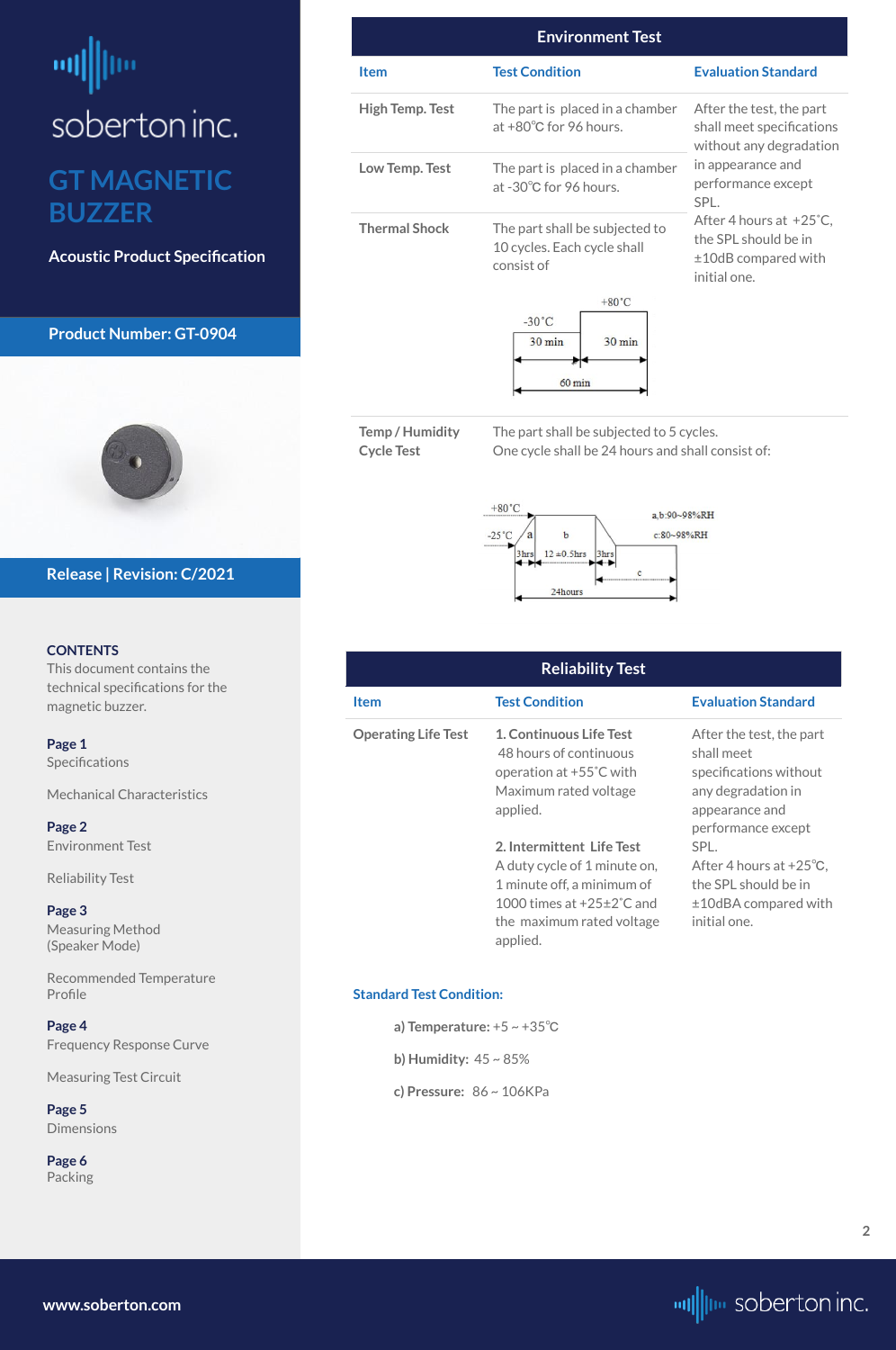# <span id="page-2-0"></span>soberton inc. **GT MAGNETIC BUZZER**

**Acoustic Product Specification**

**Product Number: GT-0904**



#### **CONTENTS**

This document contains the technical specifications for the magnetic buzzer.

**[Page 1](#page-0-0)** [Specifications](#page-0-0) 

**[Page 5](#page-4-0) [Dimensions](#page-4-0)** 

[Mechanical Characteristics](#page-0-0)

**[Page 2](#page-1-0)** [Environment Test](#page-1-0)

[Reliability Test](#page-1-0)

**Page 3** Measuring Method (Speaker Mode)

Recommended Temperature Profile

#### **[Page 4](#page-3-0)**

Frequency Response Curve

Measuring Test Circuit

**[Page 6](#page-5-0)** [Packing](#page-5-0)

**Release | Revision: C/2021**

#### **Measuring Method (Speaker Mode)**

#### **S.P.L Measuring Circuit**

**Input Signal:** 4.5 Vo-p, Square Wave, ½ duty, 2730Hz



**MIC:** S.P.L meter TES 1351B or equivalent

**[www.soberton.com](http://www.soberton.com)**



#### **Recommended Temperature Profile**

**Recommended Wave Soldering Temperature Curve**

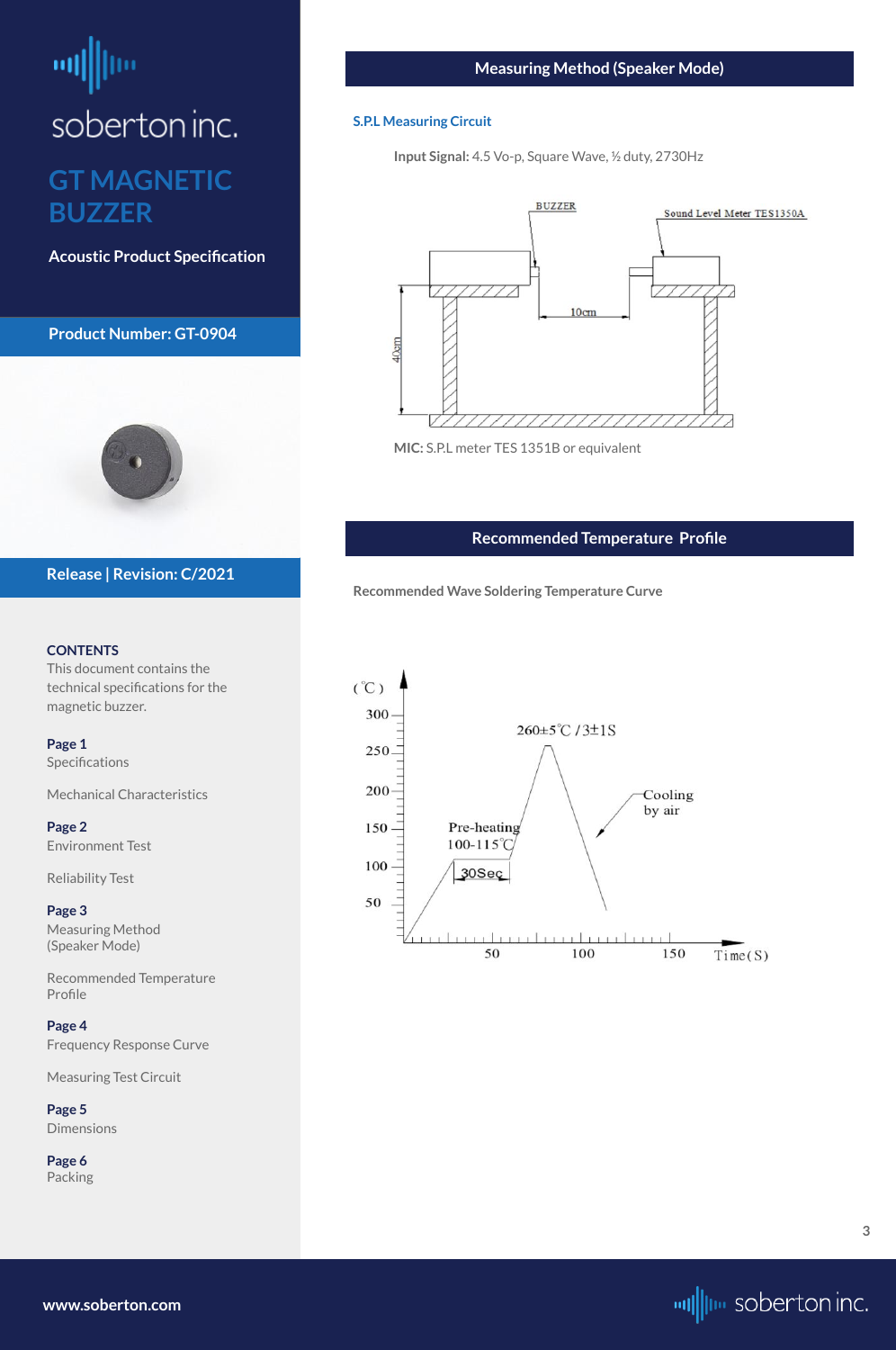### <span id="page-3-0"></span>шļ soberton inc. **GT MAGNETIC BUZZER**

**Acoustic Product Specification**

#### **Product Number: GT-0904**



#### **CONTENTS**

This document contains the technical specifications for the magnetic buzzer.

**[Page 1](#page-0-0)** [Specifications](#page-0-0) 

[Mechanical Characteristics](#page-0-0)

**[Page 2](#page-1-0)** [Environment Test](#page-1-0)

[Reliability Test](#page-1-0)

**[Page 3](#page-2-0)** [Measuring Method](#page-2-0)  [\(Speaker Mode\)](#page-2-0)

Recommended Temperature Profile

#### **Page 4**

Frequency Response Curve

Measuring Test Circuit

**[Page 5](#page-4-0)** [Dimensions](#page-4-0)

**[Page 6](#page-5-0)** [Packing](#page-5-0)

#### **Release | Revision: C/2021**

#### **Frequency Response Curve**



**[www.soberton.com](http://www.soberton.com)**



**4**

#### **Measuring Test Circuit**

**S.P.L Measuring Circuit** Input Signal: 4.5 Vo-p

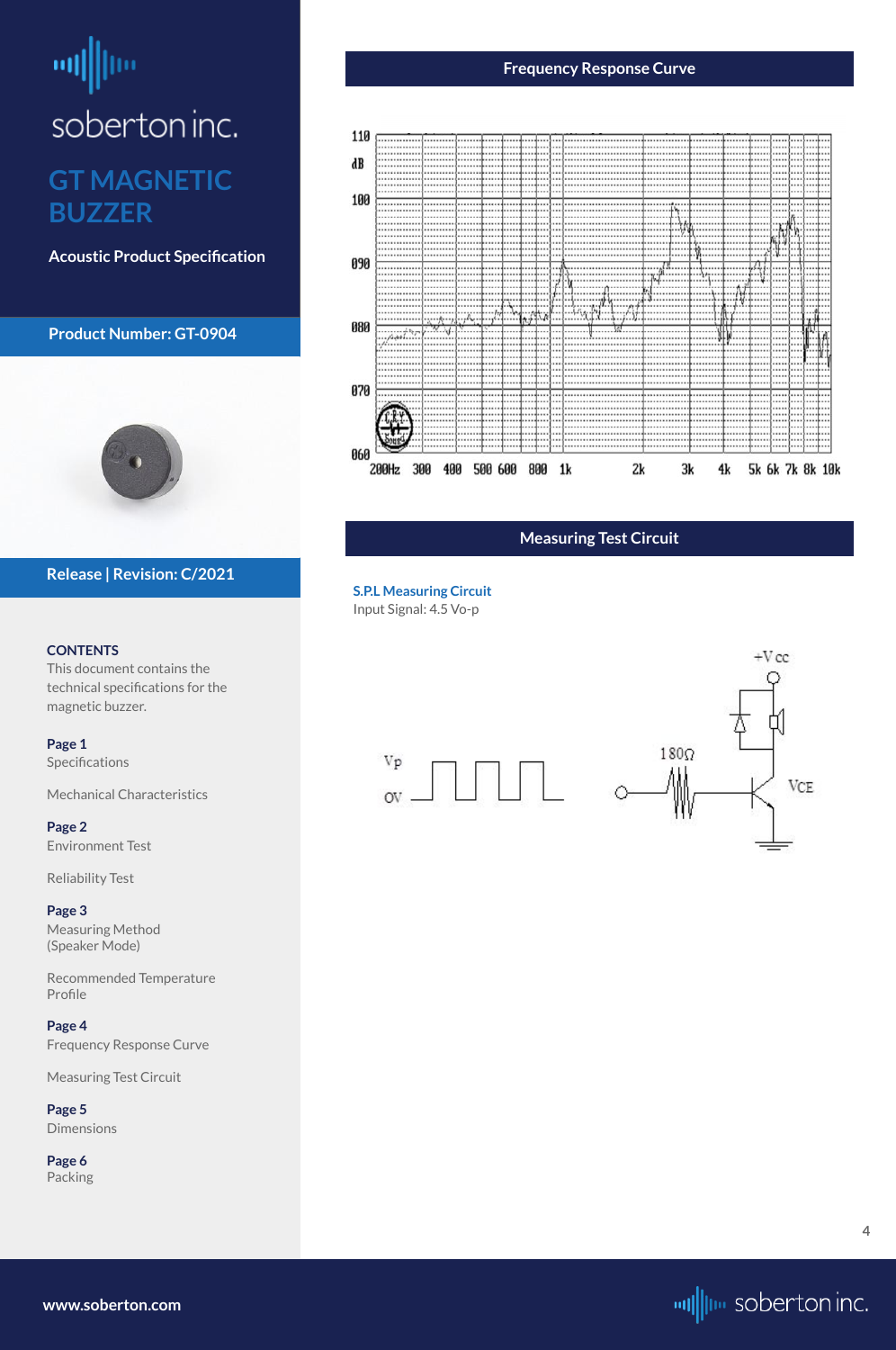# <span id="page-4-0"></span> $\left| \mathbf{u} \right|$ soberton inc. **GT MAGNETIC BUZZER**

**Acoustic Product Specification**

#### **Product Number: GT-0904**



#### **CONTENTS**

This document contains the technical specifications for the magnetic buzzer.

**[Page 1](#page-0-0)** [Specifications](#page-0-0) 

[Mechanical Characteristics](#page-0-0)

**[Page 2](#page-1-0)** [Environment Test](#page-1-0)

[Reliability Test](#page-1-0)

**[Page 3](#page-2-0)** [Measuring Method](#page-2-0)  [\(Speaker Mode\)](#page-2-0)

Recommended Temperature Profile

| Page 4                          |
|---------------------------------|
| <b>Frequency Response Curve</b> |
| <b>Measuring Test Circuit</b>   |
| Page 5                          |
| <b>Dimensions</b>               |

**[Page 6](#page-5-0)** [Packing](#page-5-0)

**Release | Revision: C/2021**

**[www.soberton.com](http://www.soberton.com)**



| No. | <b>Part Name</b> | <b>Material</b>                  | Quantity |
|-----|------------------|----------------------------------|----------|
|     | <b>PIN</b>       | Copper                           |          |
|     | PC <sub>R</sub>  | Epoxy Glass Fiber Cloth + Copper |          |

| 3              | Core               | Ferrum         | $\mathbf 1$  |
|----------------|--------------------|----------------|--------------|
| $\overline{4}$ | Coil               | Copper         | $\mathbf{1}$ |
| 5              | <b>Magnet Ring</b> | Poly + Ferrite | $\mathbf 1$  |
| 6              | Diaphragm          | Ferrum         | $\mathbf 1$  |
| 7              | Case               | <b>PBT</b>     | $\mathbf 1$  |
|                |                    |                |              |

#### **Dimensions**

#### Tolerance: ±0.5 (unit: mm)









**P.C.B Layout**